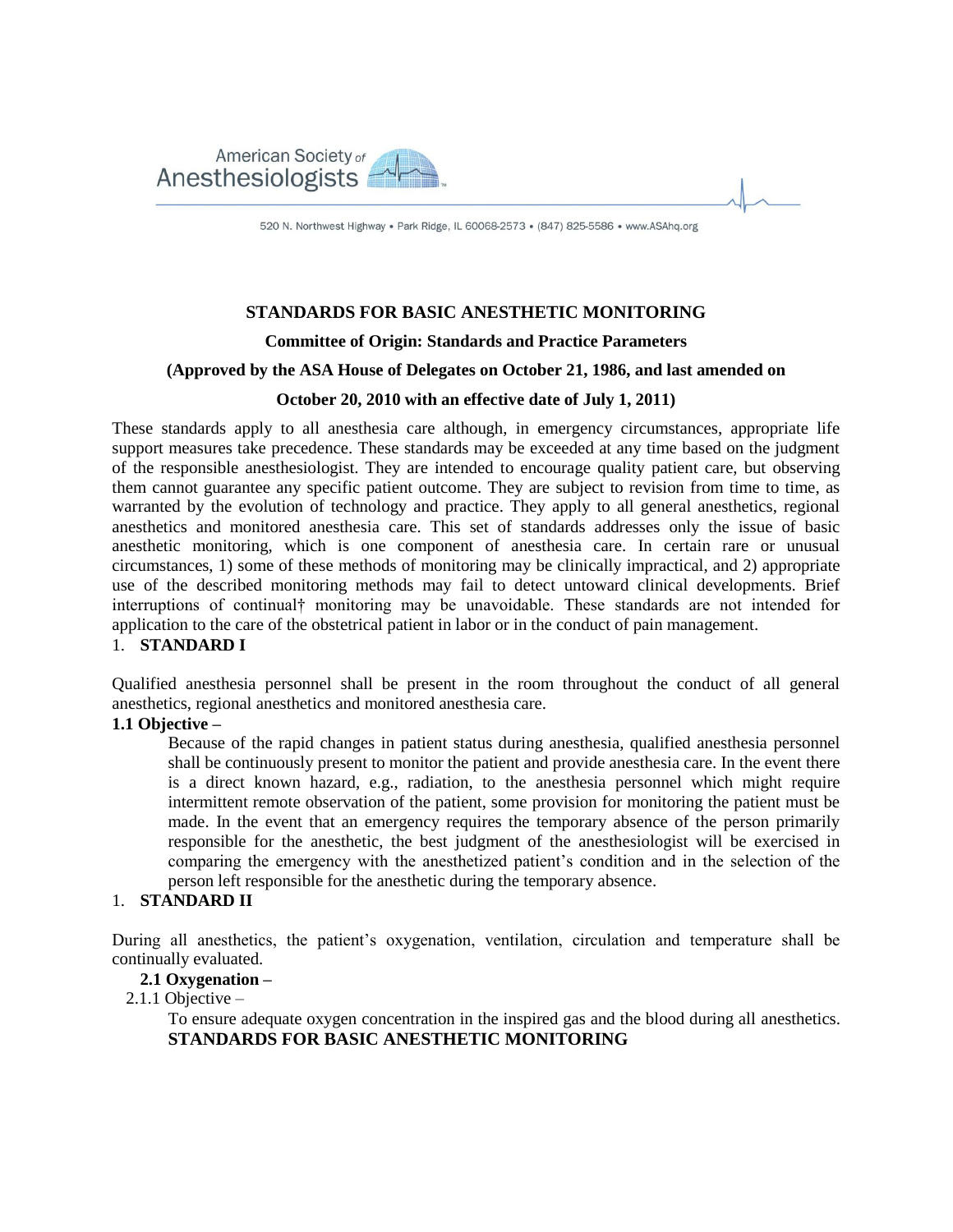#### **2.2 Methods –**

- 2.2.1 Inspired gas: During every administration of general anesthesia using an anesthesia machine, the concentration of oxygen in the patient breathing system shall be measured by an oxygen analyzer with a low oxygen concentration limit alarm in use.\*
- 2.2.2 Blood oxygenation: During all anesthetics, a quantitative method of assessing oxygenation such as pulse oximetry shall be employed.\* When the pulse oximeter is utilized, the variable pitch pulse tone and the low threshold alarm shall be audible to the anesthesiologist or the anesthesia care team personnel.\* Adequate illumination and exposure of the patient are necessary to assess color.\*

## 1. **VENTILATION**

### **3.1 Objective –**

To ensure adequate ventilation of the patient during all anesthetics.

## **3.2 Methods –**

- 3.2.1 Every patient receiving general anesthesia shall have the adequacy of ventilation continually evaluated. Qualitative clinical signs such as chest excursion, observation of the reservoir breathing bag and auscultation of breath sounds are useful. Continual monitoring for the presence of expired carbon dioxide shall be performed unless invalidated by the nature of the patient, procedure or equipment. Quantitative monitoring of the volume of expired gas is strongly encouraged.\*
- 3.2.2 When an endotracheal tube or laryngeal mask is inserted, its correct positioning must be verified by clinical assessment and by identification of carbon dioxide in the expired gas. Continual end-tidal carbon dioxide analysis, in use from the time of endotracheal tube/laryngeal mask placement, until extubation/removal or initiating transfer to a postoperative care location, shall be performed using a quantitative method such as capnography, capnometry or mass spectroscopy.\* When capnography or capnometry is utilized, the end tidal CO2 alarm shall be audible to the anesthesiologist or the anesthesia care team personnel.\*
- 3.2.3 When ventilation is controlled by a mechanical ventilator, there shall be in continuous use a device that is capable of detecting disconnection of components of the breathing system. The device must give an audible signal when its alarm threshold is exceeded.
- 3.2.4 During regional anesthesia (with no sedation) or local anesthesia (with no sedation), the adequacy of ventilation shall be evaluated by continual observation of qualitative clinical signs. During moderate or deep sedation the adequacy of ventilation shall be evaluated by continual observation of qualitative clinical signs and monitoring for the presence of exhaled carbon dioxide unless precluded or invalidated by the nature of the patient, procedure, or equipment. STANDARDS FOR BASIC ANESTHETIC MONITORING